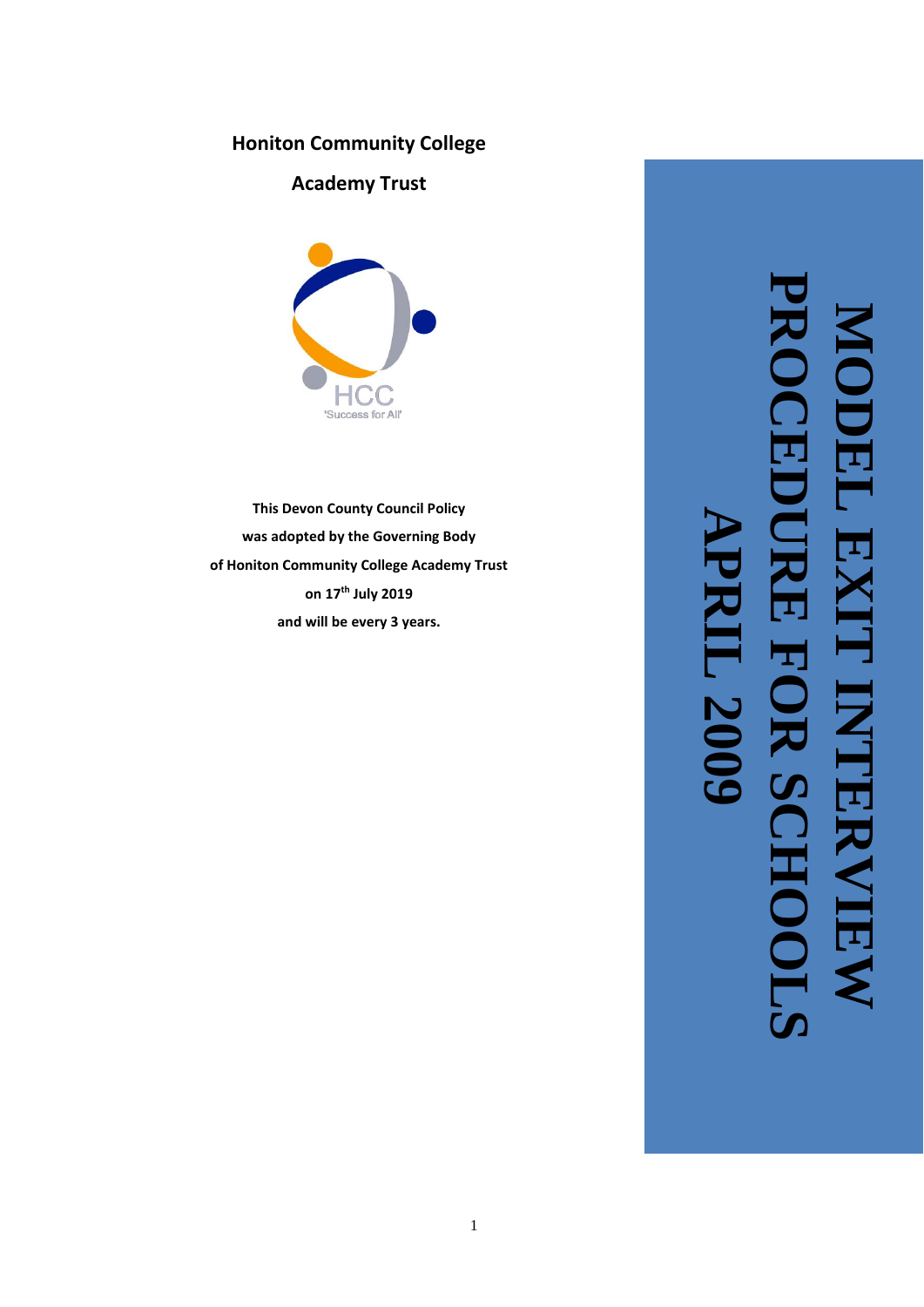| <b>Content</b>                       |                                         | Page           |  |  |  |  |
|--------------------------------------|-----------------------------------------|----------------|--|--|--|--|
| Exit interview procedure - Flowchart | 3                                       |                |  |  |  |  |
| A. Introduction and Purpose          |                                         |                |  |  |  |  |
|                                      | A.1. Introduction                       | 4              |  |  |  |  |
|                                      | A.2. Purpose                            |                |  |  |  |  |
| <b>B. General Principles</b>         |                                         |                |  |  |  |  |
|                                      | <b>B.1. Policy Statement</b>            | 4              |  |  |  |  |
|                                      | B.2. Recording of information           | 4              |  |  |  |  |
|                                      | <b>B.3. Serious issues</b>              | 4              |  |  |  |  |
|                                      | B.4. Confidentiality                    | 5              |  |  |  |  |
| <b>C. Legislative Base</b>           |                                         | 5              |  |  |  |  |
| <b>D. Equal Opportunities</b>        |                                         | 5              |  |  |  |  |
| <b>E. Procedure</b>                  |                                         |                |  |  |  |  |
|                                      | E.1. Application of the Policy          | 5              |  |  |  |  |
|                                      | E.2. Notification of intention to leave | 5              |  |  |  |  |
|                                      | E.3. Exit interview questionnaire       | 6              |  |  |  |  |
|                                      | E.4. Exit interview                     | 6              |  |  |  |  |
|                                      | E.5. Who can conduct an Exit Interview  | 6              |  |  |  |  |
|                                      | E.6. Structure of Exit Interview        | $\overline{7}$ |  |  |  |  |
| <b>F. Roles and Responsibilities</b> |                                         |                |  |  |  |  |
|                                      | F.1. Employee                           | 9              |  |  |  |  |
|                                      | F.2. Exit Interviewer                   | 9              |  |  |  |  |
|                                      | F.3. The Principal                      | 9              |  |  |  |  |
| <b>Appendix 1</b>                    | <b>Exit Interview Questionnaire</b>     |                |  |  |  |  |
| <b>Appendix 2</b>                    | Model Letter: Invite to interview       |                |  |  |  |  |

**Appendix 3** Exit Interview Form

**FLOWCHART – Exit Questionnaire / Interview Process**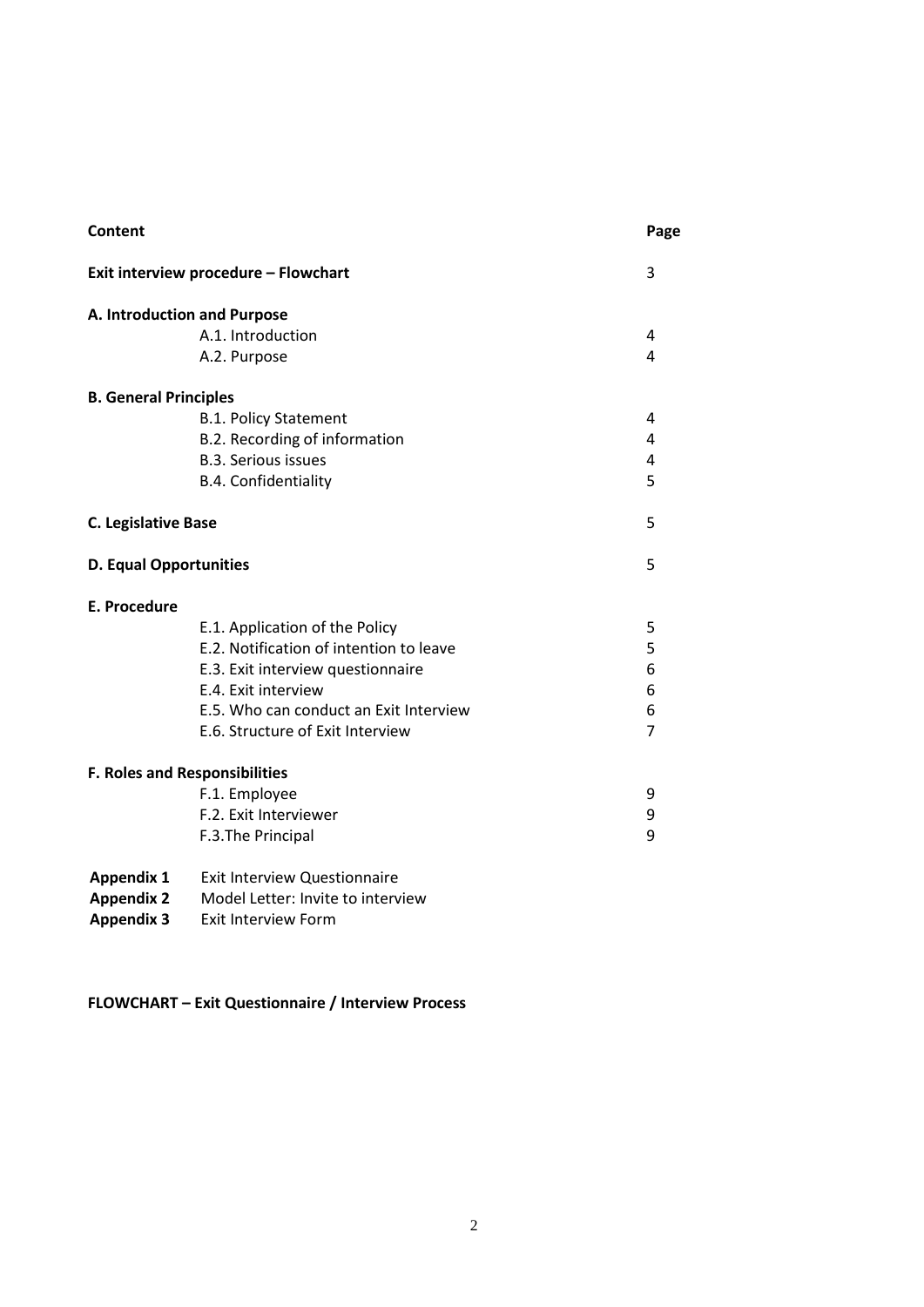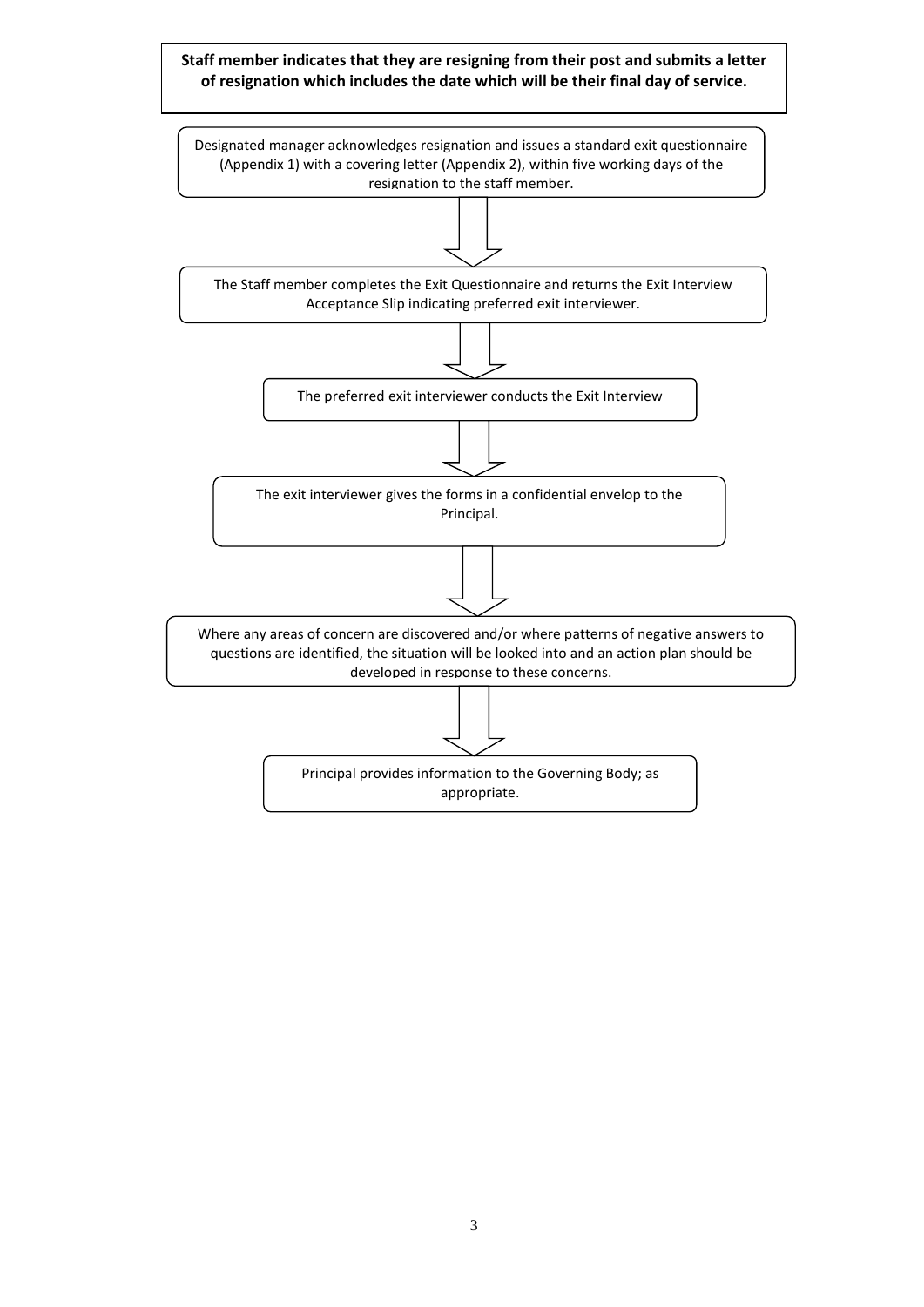#### **A. INTRODUCTION AND PURPOSE**

#### **A.1. Introduction**

The Governing Body and Principal should recognise it is good practice to undertake exit interviews in order to collect and analyse information with a view to developing retention strategies and also for highlighting areas for improvement, which can be fed into the school's development/strategic plan.

This policy will be applied to all staff members, except in the case of dismissal or in exceptional circumstances. The policy applies to both teaching and support staff, temporary or permanent.

#### **A.2. Purpose**

The purpose of this policy is to determine the reasons why staff members are leaving the school and the school will utilise the information to ensure it meets its obligation as a good employer. The purpose of the completion of the exit interview form is to:

- Determine and document the reasons staff members leave, to solicit constructive feedback to improve effectiveness and/or efficiency of school operations and/or employee's work life;
- Identify what the school is doing well;
- Analyse information to inform recruitment and retention practices;
- Display openness and integrity by providing all employees leaving the school the opportunity to provide feedback;
- Bring to the attention of the senior leadership team where there may have been inappropriate practice to enable any remedial action to be taken;
- Assist in identifying changes and improvements necessary to any existing job for any new employee;
- Contribute to increased long term performance and improve the overall work environment.

#### **B. GENERAL PRINCIPLES**

#### **B.1. Policy Statement**

The Governing Body and Principal recognise that the staff are central to the school and that by conducting exit interviews, it provides an ideal opportunity to acknowledge their work with the school, and to offer support for their future endeavours. Their good will plays an essential part in maintaining the ongoing positive profile of the school.

#### **B.2. Recording of information**

The information gathered will be analysed by the Principal or nominee to identify areas or determine trends and report results to the Governing Body.

#### **B.3. Serious issues**

If serious matters are raised by the staff member during the exit interview, the line manager/Principal should consult with the Schools' Personnel Service.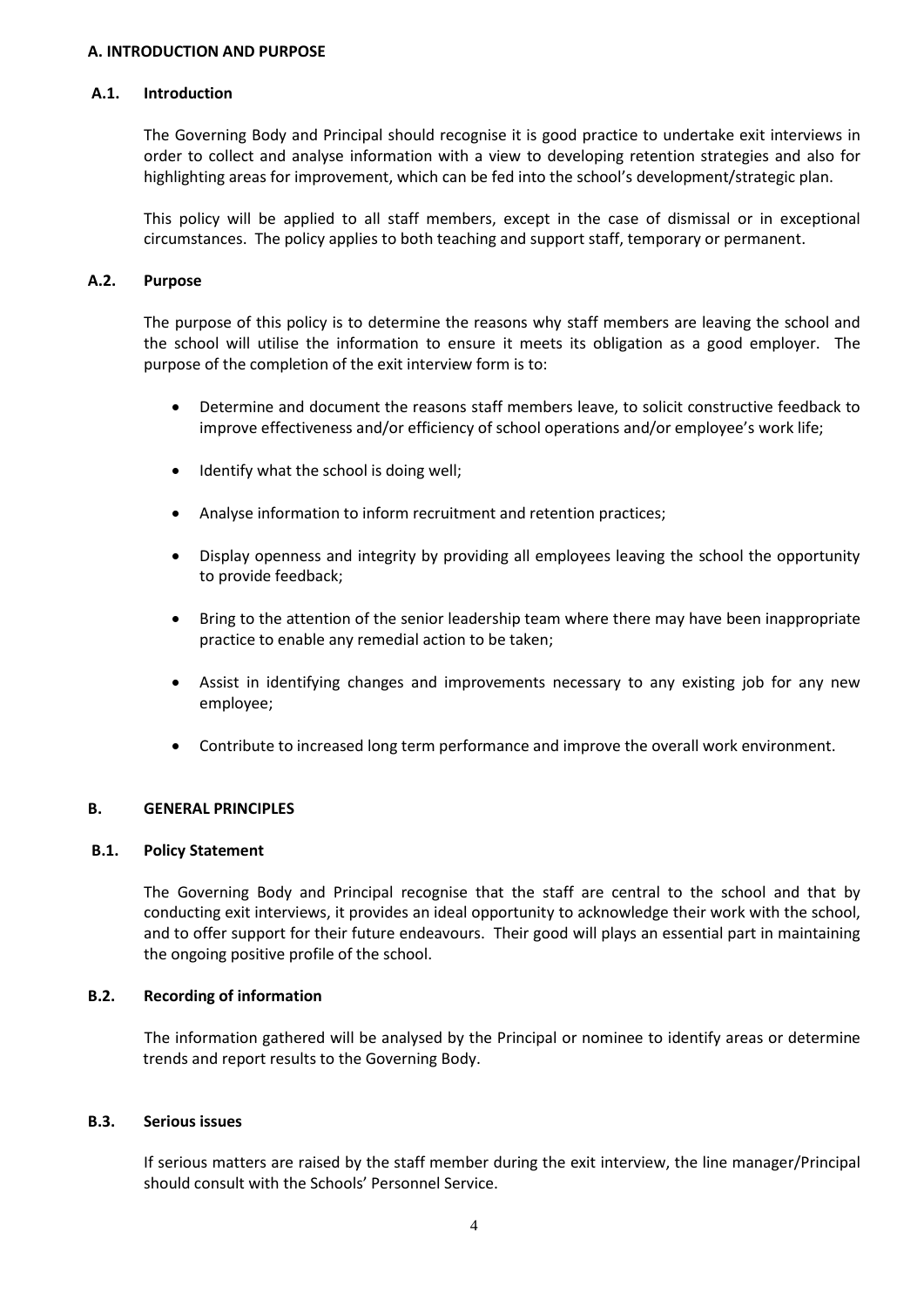#### **B.4. Confidentiality**

Schools should maintain a confidential central record of the information received via exit interviews which should be used to produce relevant data for the Governing Body.

The member of staff and line manager/Principal should agree how much of the interview is to be kept confidential, and what information should be used to suggest improvements to the school.

#### **C. LEGISLATIVE BASE**

There is no legislation governing employee resignations, other than the notice requirements contained in the Employment Rights Act 1996. However, schools should be aware of the following relevant legislation:

The Race Relations Amendment Act (2000) imposes a duty on public authorities to eliminate race discrimination and promote racial equality in the exercise of their public functions.

The Disability Discrimination Act 2005 introduced a duty on public authorities to have regard to the need to eliminate unlawful discrimination against and harassment of disabled persons and to promote equality of opportunity for them.

Any information held on a computerised system will be subject to the Data Protection Act 1998 and under this act employees may obtain disclosure of this information held about them by the school.

#### **D. EQUAL OPPORTUNITIES**

This procedure is based on best practice and is designed to promote a consistent and effective approach that will not have an adverse impact on any group in terms of sex, age, disability, gender identity, race, religious belief or sexual orientation. The line manager/Principal has a particular responsibility to promote equality across all these areas of diversity as they seek to identify and improve fairness at work issues.

Should any member of staff wish to raise an issue about the application of this policy, they should discuss it with their line manager in the first instance.

#### **E. PROCEDURE**

#### **E.1. Application of the Policy**

The line manager/Principal will ensure that this policy will achieve the desired outcomes by:

- Ensuring that staff are aware that the process is voluntary
- Treat information as confidential
- Ensuring references are not prejudicial

#### **E.2 Notification of intention to resign**

Individuals should notify their line manager of their intention to resign as soon as possible but giving no less than the period of notice in their contract of employment.

As soon as an employee resigns, or indicates they intend to resign, the Principal should be made aware. In some circumstances early intervention may assist in retaining staff.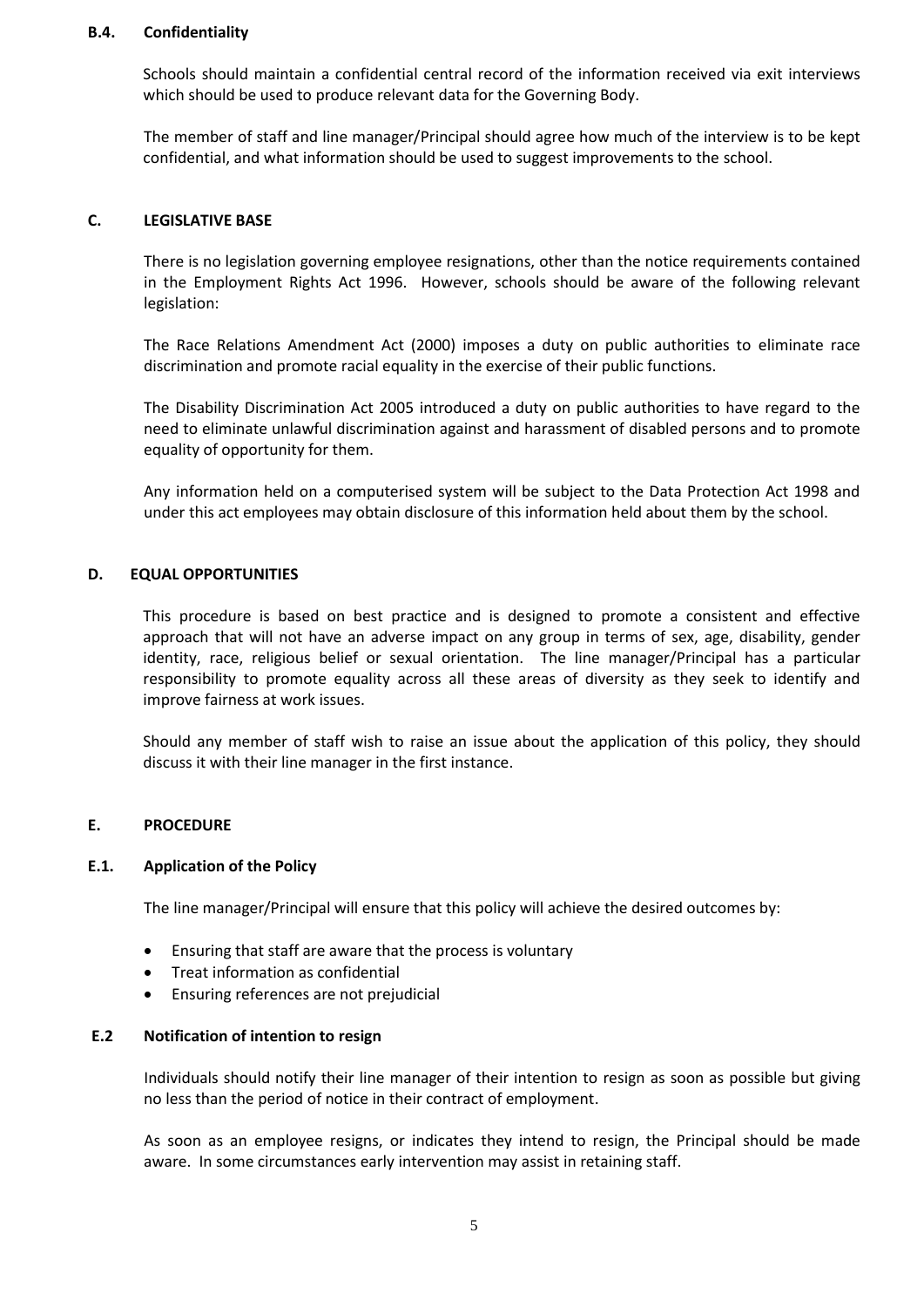#### **E.3 Exit interview questionnaire**

If resignation remains the intention, then the line manager/Principal should provide the individual with a letter (Appendix 2), which invites them to complete an exit interview questionnaire, (Appendix 1) and an offer of an exit interview at a time suitable to the employee before he/she leaves the school. The line manager/Principal should also be able to explain the purpose of the exit interview, and encourage the employee to attend. The model letter (Appendix 2), should be adapted to the individual circumstances as necessary.

Completing the exit questionnaire will help focus the employee on the key issues before the exit interview and will assist in eliciting useful information during the interview.

If the employee is not in school during the notice period a questionnaire should be forwarded to their home address.

Once completed the questionnaire should be taken by the employee to the exit interview, or returned to the line manager or Principal in a sealed envelope marked private and confidential.

#### **E.4 The exit interview**

Good practice shows that wherever possible an "exit" interview should be offered to all employees. The line manager or Principal should try to arrange exit interviews wherever possible. The individual may elect to have their exit interview with the line manager, Head of Department, Assistant Principal, Vice Principal or Principal if they prefer. The chosen exit interviewer should be informed so that they can arrange a convenient time and private meeting room to conduct the interview as soon as possible, before the employee leaves the school. A work colleague or trade union/professional association representative may accompany the individual if they wish.

Participation in the exit interview process is voluntary. Employees should be given the assurance that the details of the interview will not be entered on their personal file or disclosed in future references. The information provided will be depersonalised and used to inform current and future working practice.

It is essential that the reasons for leaving be obtained as near as possible to the time the decision was made. It may be possible at an early stage to influence the decision to leave, and in some cases the interview may identify unresolved issues that could be tackled and result in retraining the member of staff. The exit interviewer should advise staff on the possible channels for resolution of any outstanding issues including mediation, dispute resolution procedure, work- life balance schemes, career break policy, and the services of the wellbeing at work and counselling and the staff associations.

#### **E. 5. Who can conduct an exit interview?**

The member of staff will have the option of seeing their line manager, Head of Department Assistant Principal, Vice Principal or the Principal.

#### **E.6. Structure of exit interview**

| <b>STRUCTURE</b>       | <b>GUIDELINES</b>                                                                                                                                                                 |  |  |
|------------------------|-----------------------------------------------------------------------------------------------------------------------------------------------------------------------------------|--|--|
| Prior to the interview |                                                                                                                                                                                   |  |  |
| Plan the interview     | Prepare – ensure you know about the individual, the role, etc and<br>plan the supplementary questions you will ask.<br>It is important to choose the right environment, free from |  |  |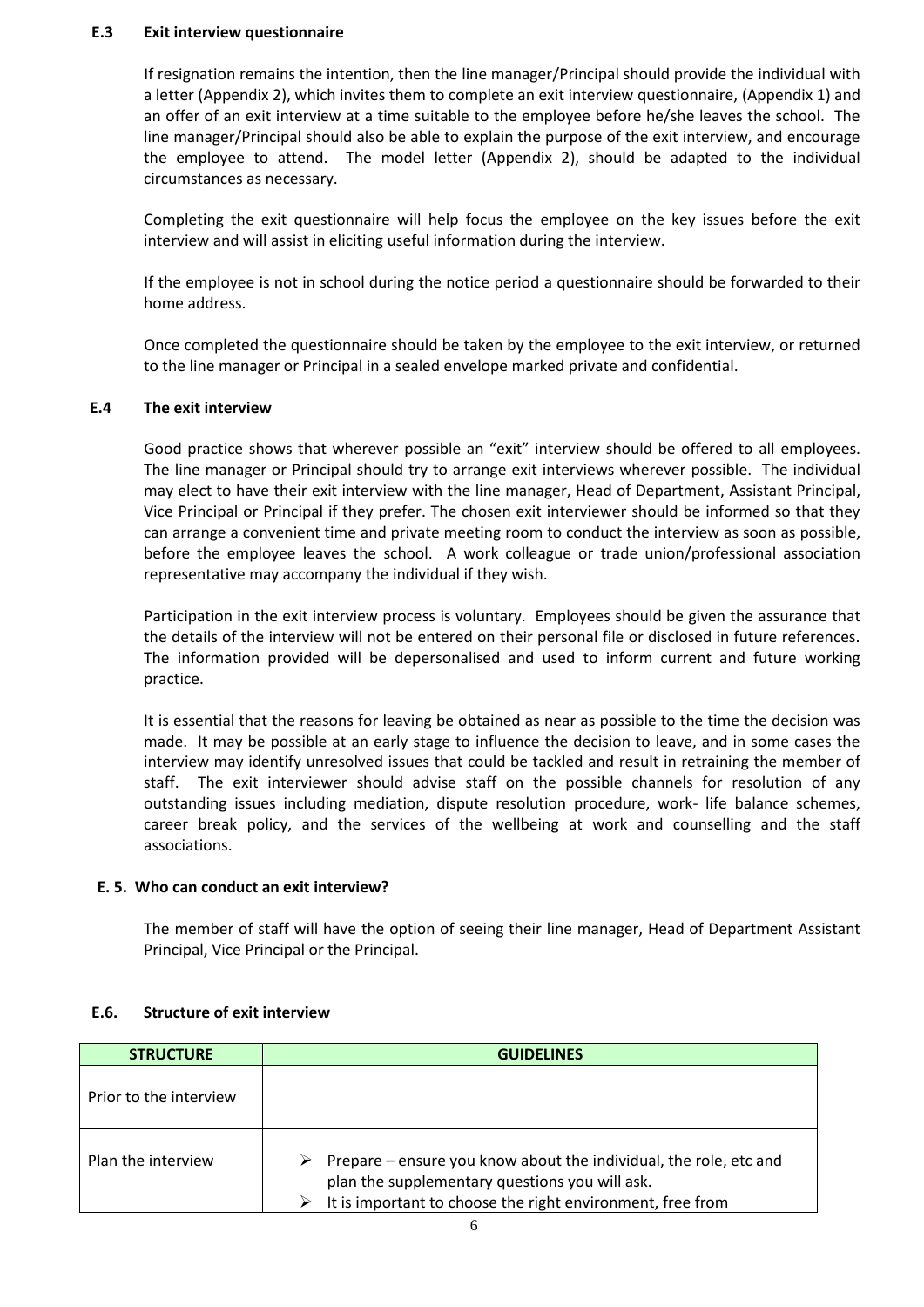|   | interruptions and to maintain confidentiality                                         |
|---|---------------------------------------------------------------------------------------|
|   | $\triangleright$ It is better to conduct the interview as soon as possible, after the |
|   | staff member has informed you of their decision.                                      |
| ➤ | The interview should be used to probe those factors that have                         |
|   | contributed to the decision to leave.                                                 |
|   | The exit questionnaire should be used as a basic framework, but                       |
|   | additional questions should be asked as necessary to discuss any                      |
|   | problems or factors which have influenced the decision.                               |
|   | It is important to encourage a constructive exchange and that the                     |
|   | interviewee feels you are genuinely interested and prepared to take                   |
|   | some action if that is appropriate and possible                                       |
|   |                                                                                       |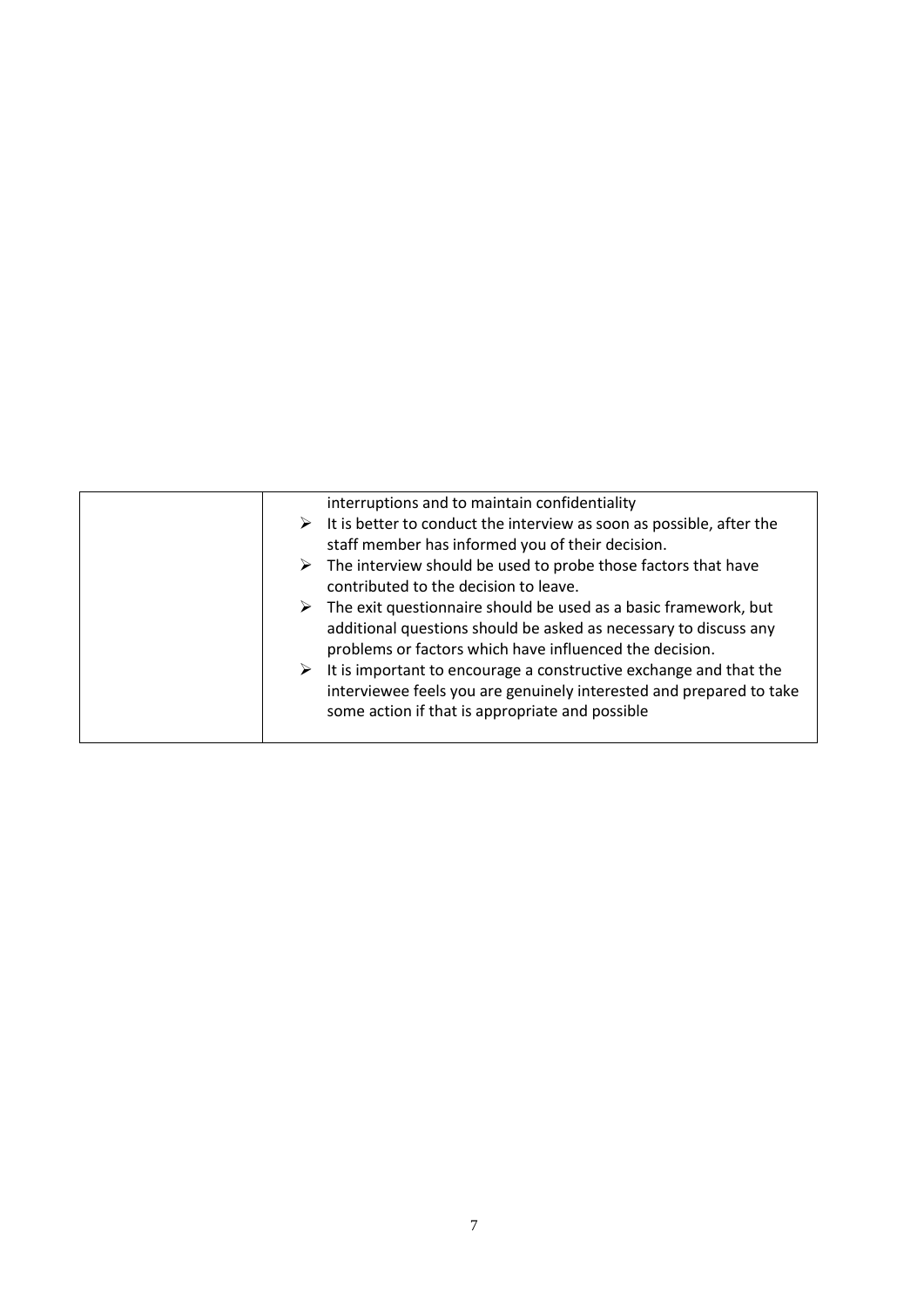| Choice of exit<br>interviewer                                                                                                                      | The staff member requests the person that they wish to conduct the<br>➤<br>interview. Either their: line manager, Head of Department, Assistant<br>Principal or the Principal.                                                                                                                                                                                                                                                                                                                               |  |
|----------------------------------------------------------------------------------------------------------------------------------------------------|--------------------------------------------------------------------------------------------------------------------------------------------------------------------------------------------------------------------------------------------------------------------------------------------------------------------------------------------------------------------------------------------------------------------------------------------------------------------------------------------------------------|--|
| The interview                                                                                                                                      |                                                                                                                                                                                                                                                                                                                                                                                                                                                                                                              |  |
| Start of interview                                                                                                                                 | Welcome the staff member and put them at ease by explaining the<br>➤<br>purpose of the exit interview. Reassure them of the confidentiality<br>of the process. Inform them that you will be taking notes.<br>Describe the structure of the interview and given an estimate of how<br>➤<br>long the interview will last (30 minutes is an appropriate length<br>unless any problems arise).<br>$\triangleright$ Ensure that you will not be disturbed.                                                        |  |
| Discuss the completed<br>exit interview<br>questionnaire and<br>complete the exit<br>interview form with<br>pre-prepared questions<br>(Appendix 3) | The exit interviewer should adopt a role of asking, listening and<br>➤<br>reflecting.<br>Ask 'open' questions to encourage the staff member to talk freely.<br>➤<br>Try to establish the views and opinions of the staff member.<br>➤<br>$\triangleright$ Ask for examples in order to validate the information given.<br>The exit interviewer should document any issues raised and take<br>➤<br>action as appropriate, and if necessary guidance should be sought<br>from the Schools' Personnel Helpline. |  |
| Provide the staff<br>member with an<br>opportunity to ask any<br>questions or discuss<br>anything that they may<br>wish to discuss.                | Listen, record and explore any issues.<br>➤<br>Avoid 'leading' questions or expressing your own views.<br>➤<br>Avoid reporting other people's beliefs.<br>➤<br>Use 'closed' questions to check information or get straightforward<br>≻<br>facts.                                                                                                                                                                                                                                                             |  |
| Inform them that they<br>will have to return the<br>following (if applicable)                                                                      | ID badge<br>➤<br>Any equipment e.g. mobile phone, laptop, etc<br>≻                                                                                                                                                                                                                                                                                                                                                                                                                                           |  |
| Close the interview                                                                                                                                | Thank them for attending the interview and for their contribution to<br>➤<br>the school and wish them success for the future.                                                                                                                                                                                                                                                                                                                                                                                |  |
| After the interview                                                                                                                                | Write up notes<br>➤<br>The interviewer should be able to assess the value of the information<br>➤<br>gained and how it can be used.<br>If any actions were agreed – ensure they are carried out as quickly as<br>➤<br>possible afterwards, consulting with Schools' Personnel Helpline if<br>appropriate.                                                                                                                                                                                                    |  |

٦

 $\mathsf{r}$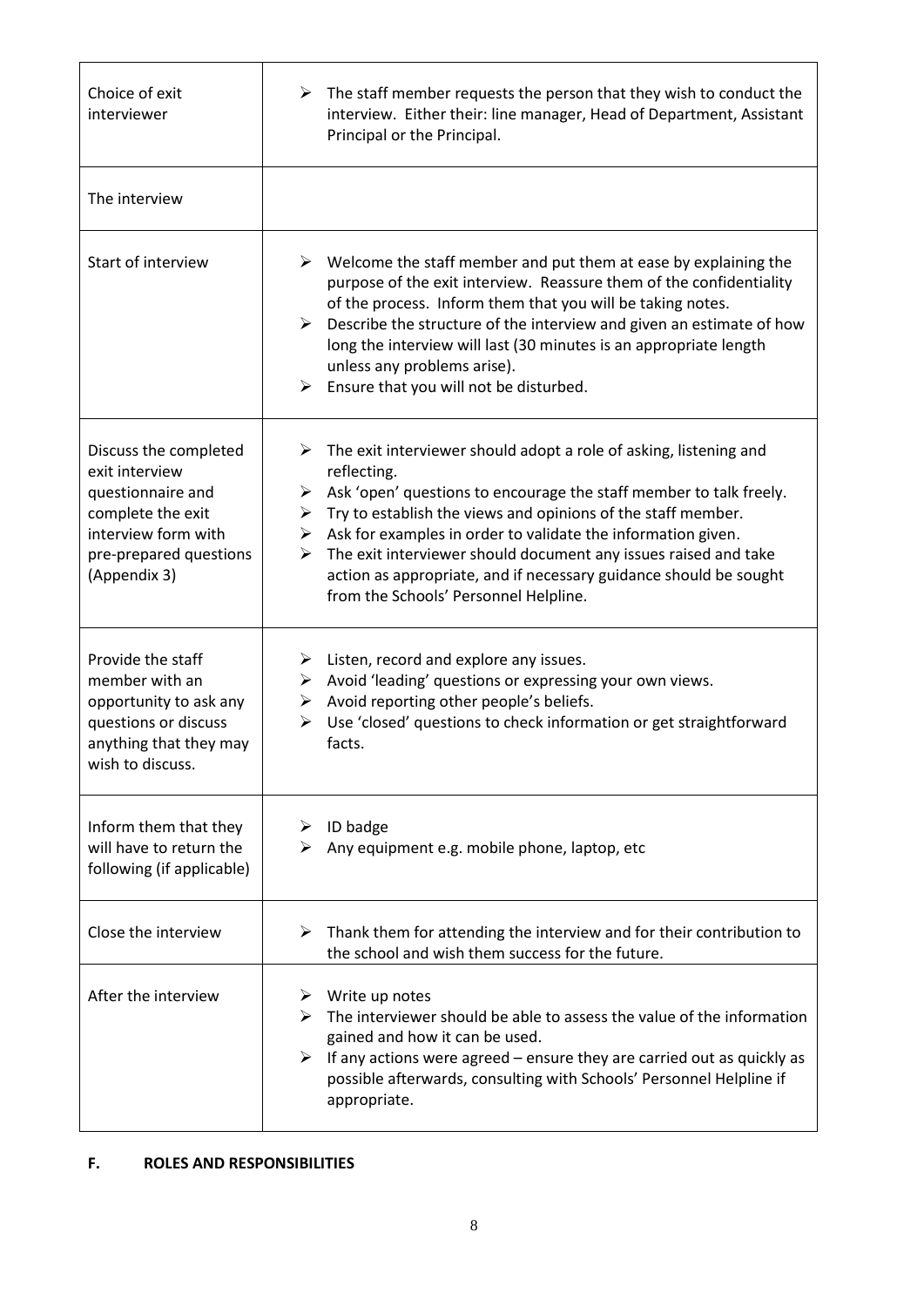The Principal/designated manager should be informed that a member of staff is leaving, as soon as possible. Staff members should be encouraged to complete an exit questionnaire and explained the positive reasons for doing so.

#### **F.1 Employee**

The employee will inform the Principal in writing of their intention to resign as soon as possible, giving at least the period of notice required by their employment contract. If the staff member declines the offer of an exit interview, they will still be asked to complete the exit questionnaire.

It is the responsibility of the staff member to provide honest feedback about their employment in the school. This will ensure that any appropriate changes can be made.

#### **F. 2. Exit Interviewer**

The exit interviewer will ensure that the interview is conducted in a private room, free from interruptions. The interviewer will document the key points on the exit interview form or make additional notes and return all completed paperwork to the Principal. They will take action or feedback on any learning points or issues arising as appropriate, and in consultation with the Schools' Personnel Helpline.

#### **F. 3. The Principal**

The Principal will address individual matters arising as appropriate. They will also identify trends and recurring issues that may require remedial action such as feedback, development plans, or management advice. The result of this monitoring will be shared with the Governing Body.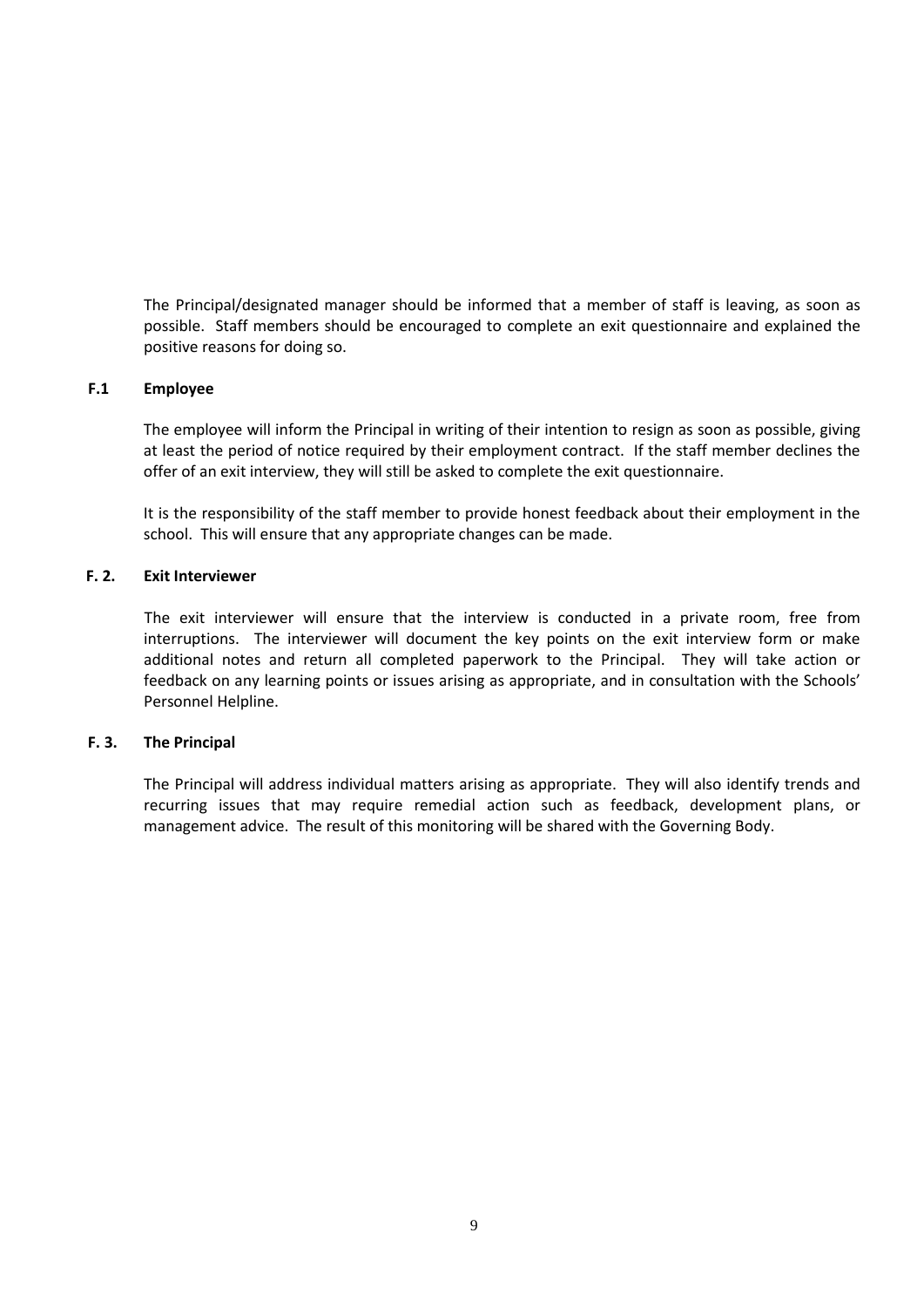#### Honiton Community College Academy Trust



#### **CONFIDENTIAL**

#### **EXIT QUESTIONNAIRE**

# **All information requested is optional Personal Details:** Employee Name: Job title: and the state of work: Start date: Manager: Manager: Manager: Manager: Manager: Manager: Manager: Manager: Manager: Manager:  $\vert$  Manager:  $\vert$ Resignation date:  $\vert$  Date of Exit interview: Employee number: Exit interviewer: Age Range (Please tick) Under 20 □ 20-29 □ 30-39 □ 40-49 □ 50-59 □ 60+□ Ethnic Origin (Please circle as applicable) **White Black Asian** British Caribbean Indian Irish African Pakistani Other Other Other **Other Ethnic Groups** Please state:

**Your Reasons for Leaving** Please select both your main reason for leaving by ticking only one box in the middle column of the table below; and any other supplementary reasons for leaving by ticking as many boxes as are relevant to you in the column on the far right.

| Promotion                             |  |
|---------------------------------------|--|
| Better pay and benefits               |  |
| <b>Better career prospects</b>        |  |
| Improve working environment           |  |
| Problems with work colleagues         |  |
| Problems with line manager            |  |
| Better training/career development    |  |
| Family                                |  |
| Relocation                            |  |
| <b>Disliked work</b>                  |  |
| <b>Health</b>                         |  |
| <b>Caring responsibilities</b>        |  |
| Need for change                       |  |
| Retirement                            |  |
| Not returning to work after maternity |  |
| leave                                 |  |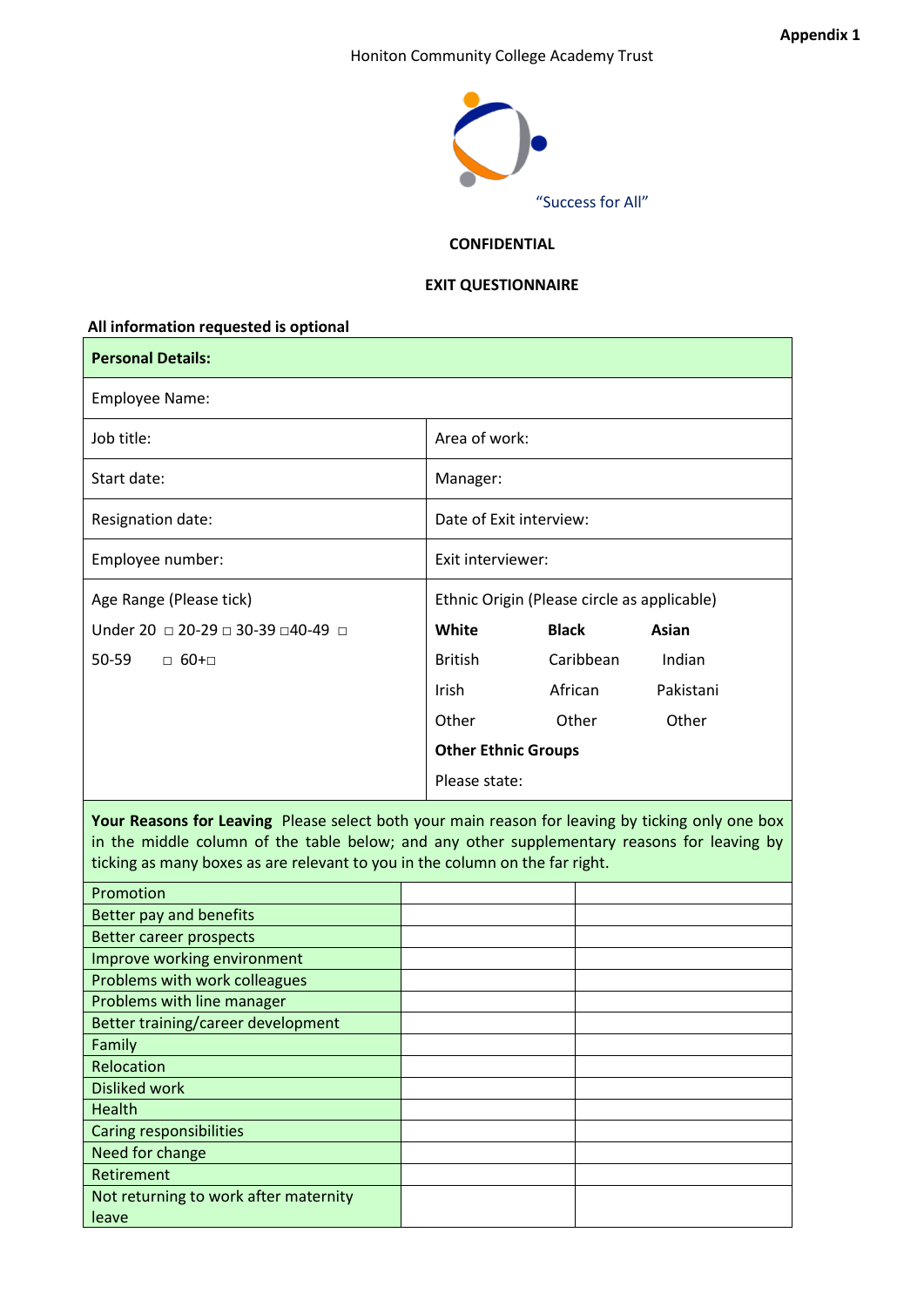| Harassment/bullying                |                 |  |                  |           |  |              |
|------------------------------------|-----------------|--|------------------|-----------|--|--------------|
| Other personal reasons             |                 |  |                  |           |  |              |
| <b>Other work related reasons:</b> |                 |  |                  |           |  |              |
|                                    | All of the time |  | Most of the time | Sometimes |  | <b>Never</b> |
| Did you find your                  |                 |  |                  |           |  |              |
| job rewarding?                     |                 |  |                  |           |  |              |
| Did you receive                    |                 |  |                  |           |  |              |
| feedback on your                   |                 |  |                  |           |  |              |
| work                               |                 |  |                  |           |  |              |
| performance?                       |                 |  |                  |           |  |              |
| Were you given                     |                 |  |                  |           |  |              |
| encouragement                      |                 |  |                  |           |  |              |
| and help when                      |                 |  |                  |           |  |              |
| needed?                            |                 |  |                  |           |  |              |
| Were you able to                   |                 |  |                  |           |  |              |
| raise any concerns                 |                 |  |                  |           |  |              |
| you had?                           |                 |  |                  |           |  |              |
| Were any                           |                 |  |                  |           |  |              |
| problems /                         |                 |  |                  |           |  |              |
| complaints dealt                   |                 |  |                  |           |  |              |
| with promptly?                     |                 |  |                  |           |  |              |
| Did you encounter                  |                 |  |                  |           |  |              |
| any form of<br>discrimination?     |                 |  |                  |           |  |              |
| If so what?                        |                 |  |                  |           |  |              |
|                                    |                 |  |                  |           |  |              |
|                                    |                 |  |                  |           |  |              |

| <b>Training and Development Opportunities:</b> |      |              |                |            |
|------------------------------------------------|------|--------------|----------------|------------|
|                                                | Good | Satisfactory | Unsatisfactory | Don't know |
| How would you rate                             |      |              |                |            |
| your induction?                                |      |              |                |            |
| Was training sufficient                        |      |              |                |            |
| for you to conduct your                        |      |              |                |            |
| work?                                          |      |              |                |            |
| Did you receive regular                        |      |              |                |            |
| performance                                    |      |              |                |            |
| management reviews?                            |      |              |                |            |
| Were your objectives                           |      |              |                |            |
| clear, measurable,                             |      |              |                |            |
| relevant and agreed                            |      |              |                |            |
| with you?                                      |      |              |                |            |

### **What did you most like about the post you are leaving?**

### **Any other comments you wish to make?**

### **OPTIONAL :**

If you wish to identify yourself or discuss anything further, please leave your details including daytime contact number below: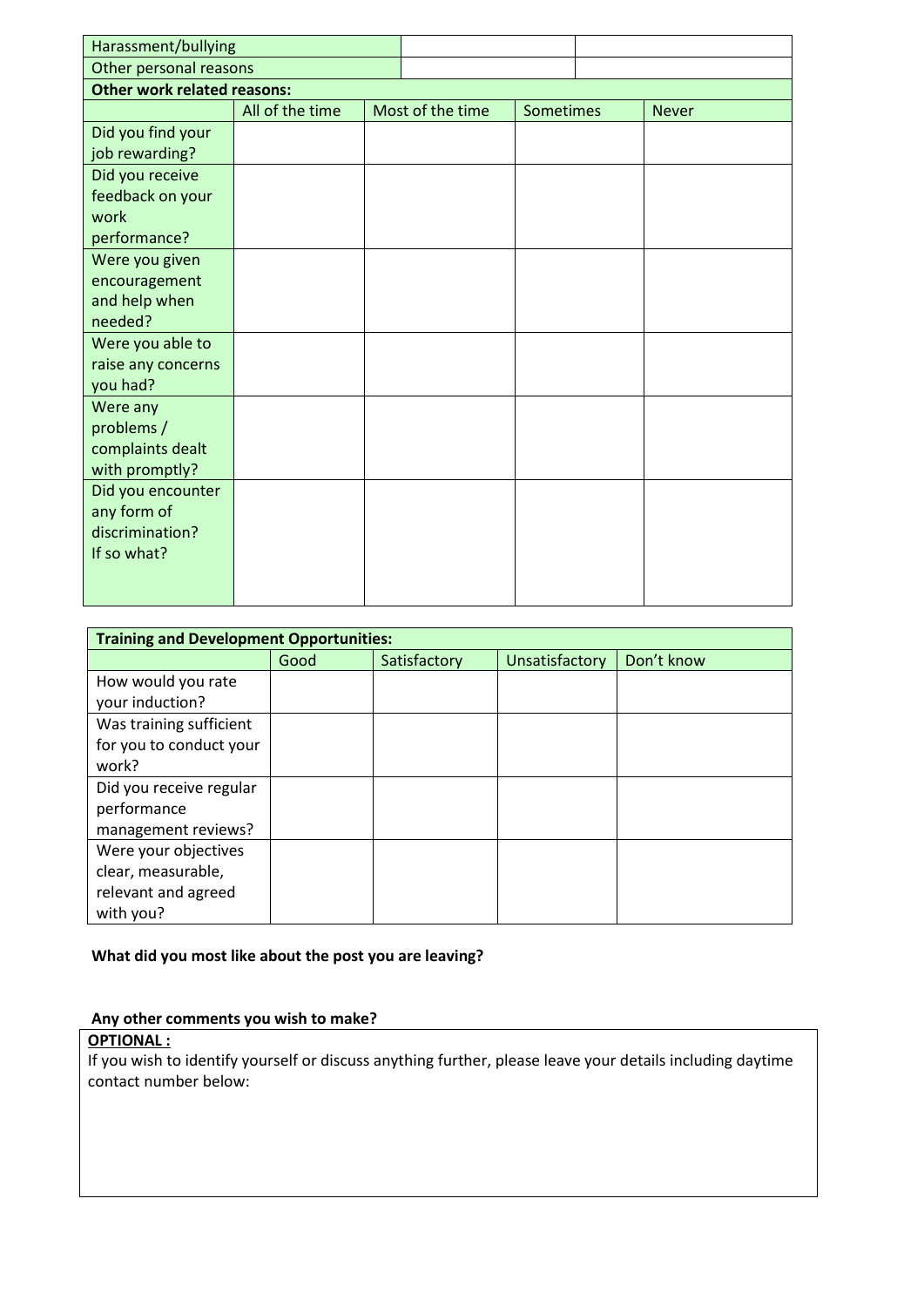#### **EXIT INTERVIEW PROCEDURE**

#### **Appendix 2**

#### Dear

It is with regret that we have received your recent letter of resignation. The College aims to be a good employer and so we are very interested in having your feedback about your time at Honiton Community College and, in particular, any relevant reasons there may be for your departure. The information you provide will be treated confidentially and will not be stored in personal files; neither will it affect any future references. The information will only be used; if possible, to improve the way we do things.

This process is entirely voluntary but I am requesting that you participate, if at all possible, in both an exit questionnaire and an exit interview. These will provide you with an opportunity to raise issues and make suggestions for improving the post you held here, as well as our policies, practices and working environment.

The questionnaire is attached and I would be grateful if this could be returned to me by xx/xx/xxxx. An exit interview will provide an opportunity for you to give us further feedback. A work colleague or trade union representative may accompany you if you so wish. I will conduct this interview, unless you prefer otherwise, and I propose we meet at xxxx o'clock on xxth xxx xxxx. If you would prefer to talk to someone else at this interview please indicate accordingly on the reply slip below. If you do not wish to participate in an interview then please let us know on the slip

I would like to thank you for your contribution to the College over the past xxx years and on behalf of the staff and Governing Body may I wish you well for the future.

Yours sincerely

Name Line manager/Principal

#### **Exit Interview – Reply Slip**

I do/do not\* wish to accept your invitation to an exit interview I would prefer to have an exit interview with (please tick) – My line manager - Name: …………………………………………………………………………………………………… The Head of Department - Name: ………………………………………………………………………………………….. Principal: ……………………………………………………………………………………………………………………….

\* Please delete as applicable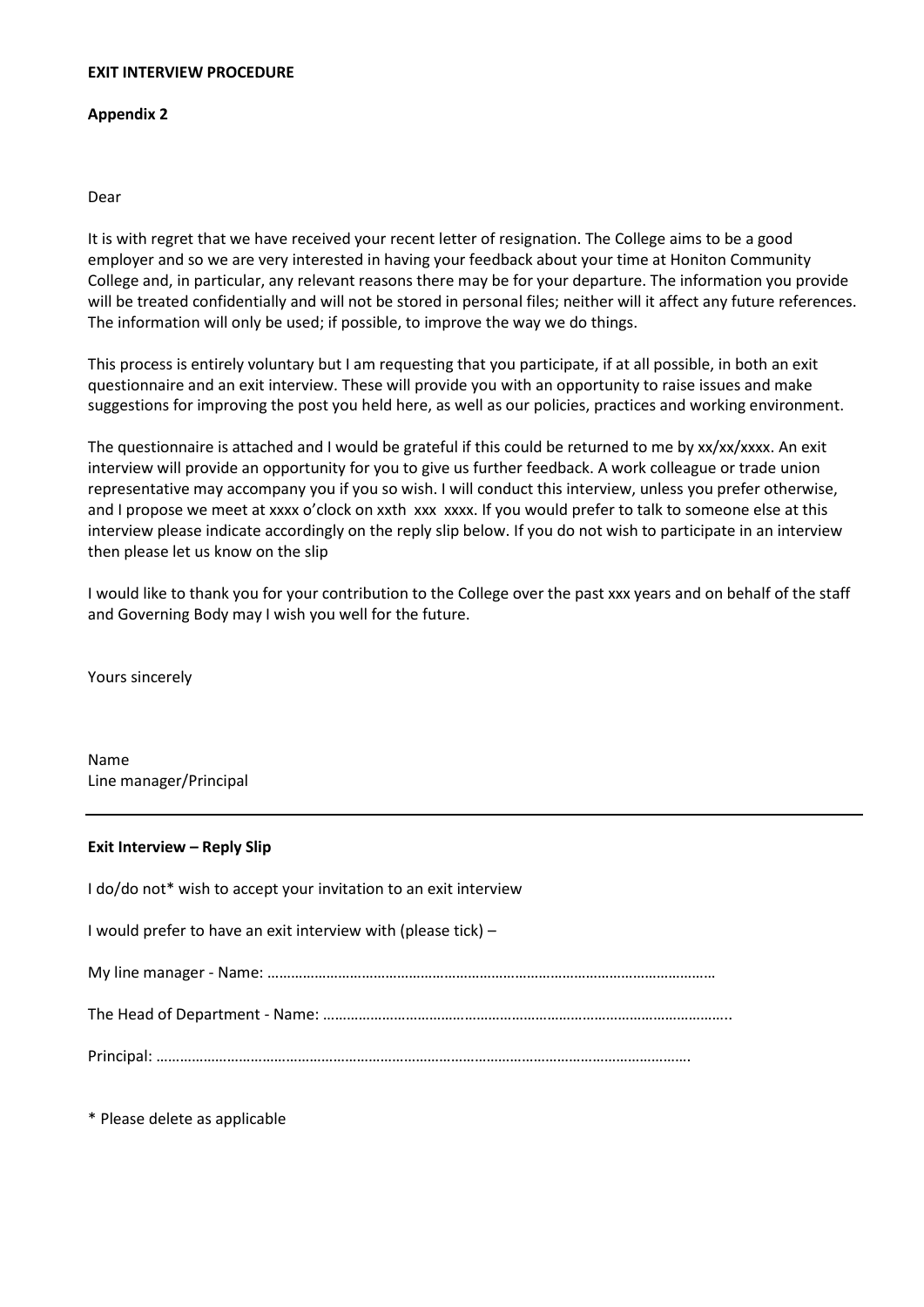**Appendix 3**

#### Honiton Community College Academy Trust



"Success for All"

| <b>EXIT INTERVIEW FORM</b>                                    |  |  |  |  |
|---------------------------------------------------------------|--|--|--|--|
|                                                               |  |  |  |  |
| Area of work:                                                 |  |  |  |  |
| Manager:                                                      |  |  |  |  |
| Date of Exit interview:                                       |  |  |  |  |
| Discuss reasons indicated on the completed exit questionnaire |  |  |  |  |
|                                                               |  |  |  |  |
|                                                               |  |  |  |  |
|                                                               |  |  |  |  |
|                                                               |  |  |  |  |

### **What did you most like about job and why?**

### **What did you least like about job and why?**

**Did your job description accurately reflect the actual job you were doing?**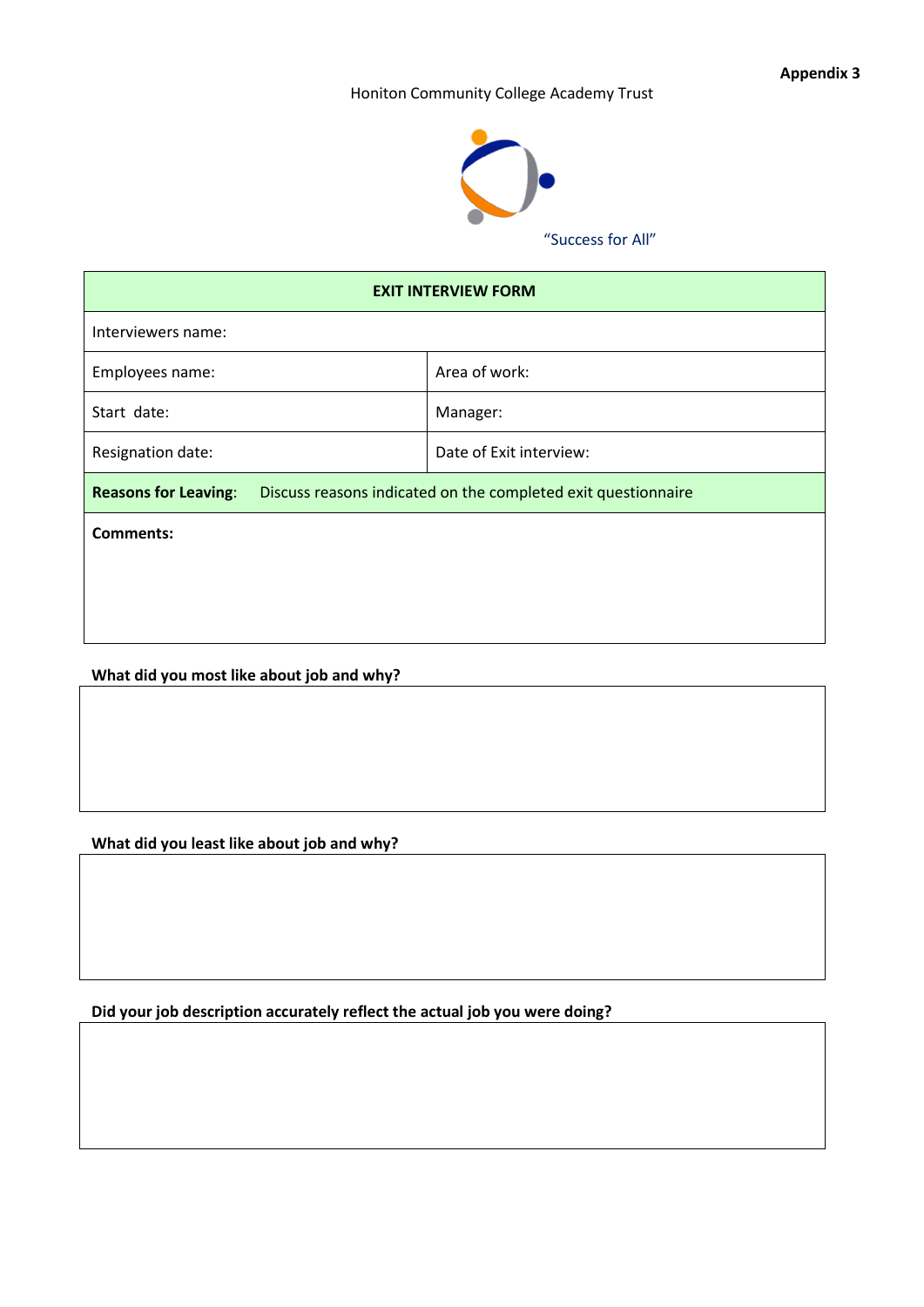**Do you think you received sufficient training to enable you to do your job?**

**YES □ NO □** If no, in which areas was it lacking?

**Do you think your skills were fully utilised? YES □ NO □**

If no, what do you think were the reasons for this?

**Do you have any suggestions as to how the job could be improved?**

**Would you like to make any comments about how you were managed and what support you were given?**

**What were your working relationships like with your colleagues?**

**Do you believe you were ever subject to racial/sexual harassment or any other form of harassment including bullying?**